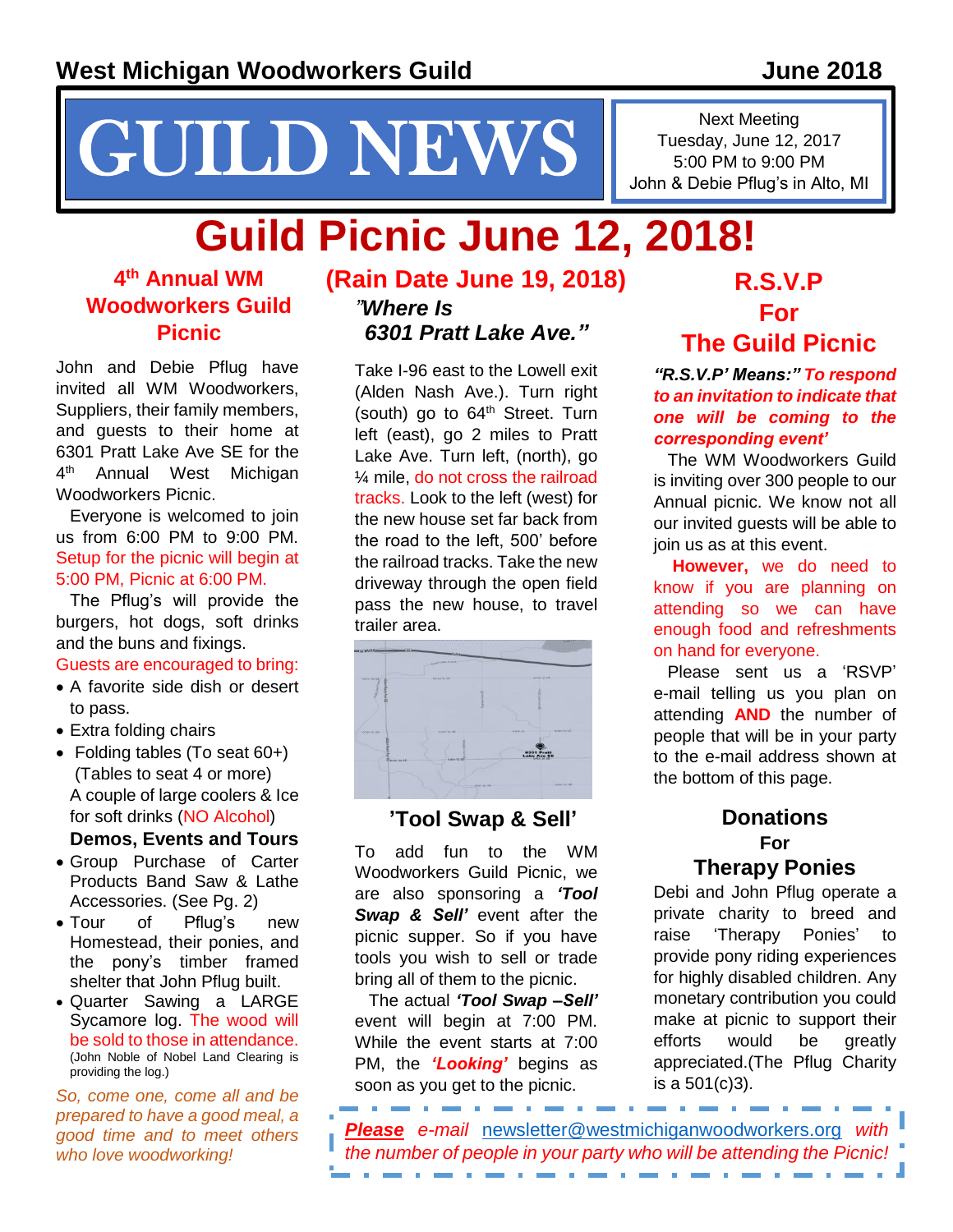#### **Group Buy from Carter Products at Picnic**

At the June 12<sup>th</sup> Guild Picnic the we will offering attendees an opportunity to buy Band Saws and Wood Lathes related products and accessories by **Carter Products** at a 15% savings.

#### *Here is the Deal*

Mr. Lee Perez, President of Carter Products, is offering the attendees of the Guild's June 12th Picnic a **'Group Buy-in'** on **all** Carter Products less 15% **+** Tax!

All items must be ordered at one time and paid by a single payment by the Guild

All you need to do is visit their website noted below to do your shopping. Find the products you would like to purchase at the 15% discount. Create a list; write down the name of the product, its model number, and the same information for any accessories of each item that you would like to buy. Bring your list to the picnic; see **Case Vander Maas**, Guild Treasurer, place, and pay for your order.

#### Only **Checks** or **Cash** will be accepted at the Picnic.

However, Carter Band Saw Blades (5-Star Rated by Wood Magazine) will be available to Guild members at a 15% discount anytime. Blades can be ordered directly from Carter Products by phone (888-622-7837) and paid for by credit card.

#### **[http://www.carter](http://www.carterproducts.com/) [products.com/](http://www.carterproducts.com/)**

#### **Guild Facebook Use**

As a woodworker in 2018, you need to know how to use a computer, how to navigate the Internet, and how to use computer programs designed to help you in your woodworking! You need to visit our Facebook Page or our website.

If by now, you don't know how to send and receive e-mails or how to navigate the Internet you are denying yourself access to valuable woodworking tips, wood shop suggestions, getting free project plans or the ability to communicate with suppliers and other woodworkers.

Go to the Guild's Facebook Page and Website regularly! They are FREE to use. They both have valuable information on them just for YOU! Our Facebook Page is up-dated almost daily with new woodworking articles, tips, and project plans for you to use and enjoy for FREE!!

Using the Guild's Facebook Page and Website plus other woodworking Internet sites is the cheapest and fastest way to learn more about woodworking than any other seminar, retreat, or woodworking school.

#### **The Guild's Facebook Page: [www.facebook.com/](http://www.facebook.com/groups/wmiwwguild) [groups/wmiwwguild](http://www.facebook.com/groups/wmiwwguild)**

**Make our meetings even more fun!**  *Bring a Friend!*

-----------

#### **Hand Saws**

Are you considering buying a new Handsaw? Or, do you just want to know more about them? Try Woodcraft's website, search for 'hand saws.' (See Below) [https://www.woodcraft.com](https://www.woodcraft.com/)

There you will find 80+ handsaws listed and 75 articles about handsaws.

A sharp handsaw is a basic woodworking tool. However, there have been many changes relating to all saws in recent years. These changes have reduced the cost of buying a new handsaw or for that matter, any saw blade, of any type.

As a secondary effect of these changes is the cost of getting, a saw properly sharpened may now almost equal the cost of buying a new handsaw or saw blade! Plus, number of saw sharpening businesses are dwindling daily. This means your ability to get a handsaw or any saw blade sharpened at all is decreasing while the cost of getting it properly sharpened is increasing at the same time.

This is especially true if you have a Japanese or a saw that cuts in both the push and pull stroke or one that has a high number of teeth per blade inch.

For example, a backsaw with 14 to 20+ teeth per blade inch, that you would use to do fine wood cuts like dovetails, can almost cost you the same as buying a new saw vs the cost of sharpening one that is now dull.

When buying a new high priced handsaw or any saw blade for that matter, confirm where can you to get it properly re-sharpened and at what cost before you buy it!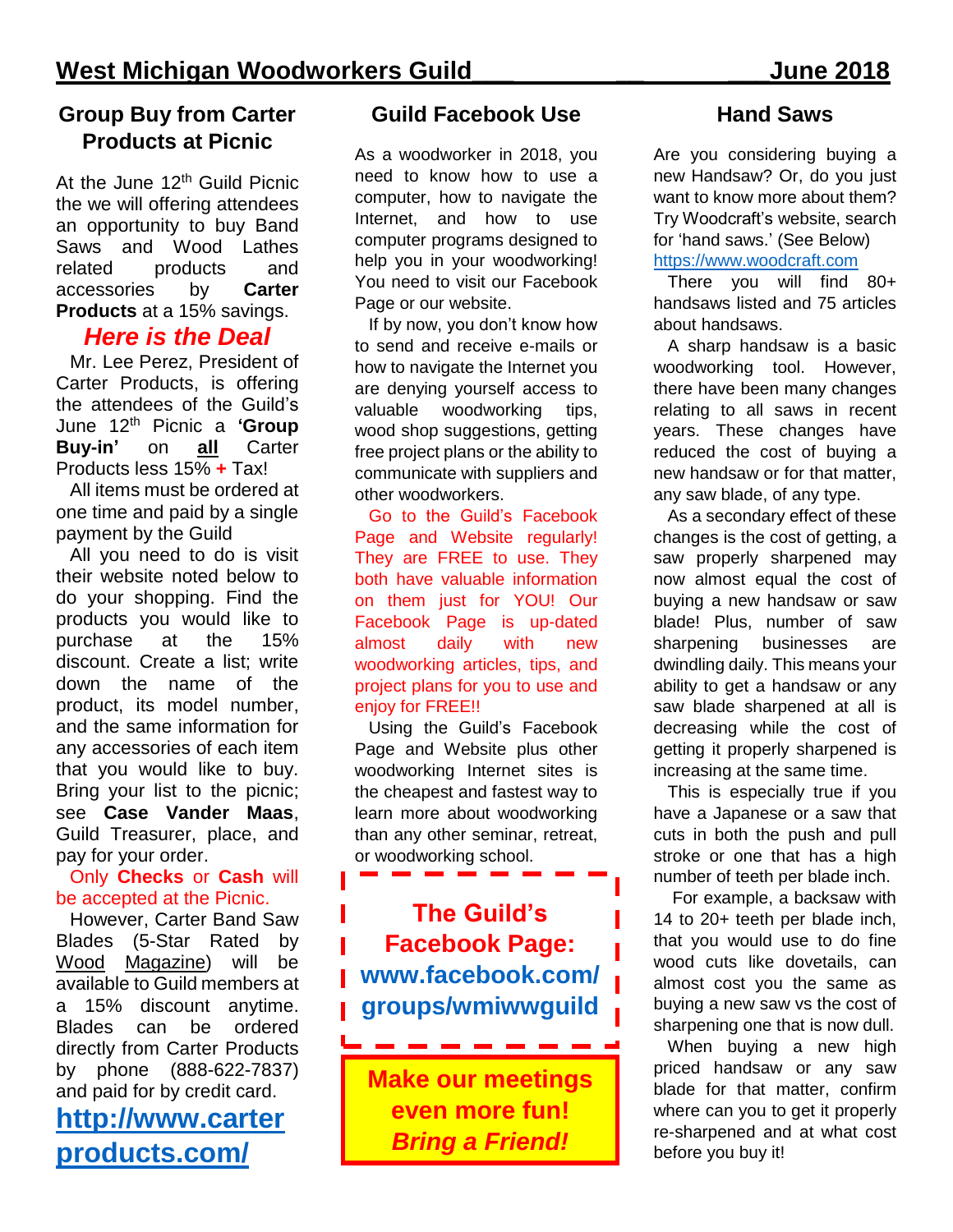#### **West Michigan Woodworkers Guild 2018 East Kentwood High School Woodworking Award Winners**



Guild President Less Derusha, presenting to EKHS Junior, **Maria Boomstra,** a Certificate of Accomplishment & \$50 in cash & \$50 in Woodcraft Gift Certificates for her Woodworking skills & Classroom Leadership during the 2017-18 school year.



Guild President Less Derusha, presenting to EKHS Junior, **Suhayb Zeqlam** a Certificate of Accomplishment & \$50 in cash & \$50 in Woodcraft Gift Certificates for his Woodworking skills & Classroom Leadership during the 2017-18 school year.



Guild President Less Derusha presenting to Retiring EKHS Industrial Arts Dept. Head & Wood Shop Instructor, **Randy Smith**, a Certificate of Appreciation, Plaque, & a Gift of \$100 for his support of the Guild during his tenure at EKHS



The 2018 West Michigan Woodworkers Guild Award Winners, **Maria Boomstra, Randy Smith, & Suhayb Zeqlam**

#### **'Show & Tell' Contest Participants'**









**Dave Turner** - Won the 'Show & Tell' Contest by presenting the solid walnut Fishing Tackle Box with book-matched walnut veneer exterior he made as a Gift to his Father. As the winner of the Contest, he received a 10" 80 tooth CMT Table Saw Blade!



**Jim Jakos**h - Hand Crafted Knife & Wood **Sheath** 



**Steve Bowe**n – Osage Orange Wooden Bowl



**Ken Postema** – White Pine Wooden Bench w/wrap around wood Grain



**Darin Tuttle** - C-Phone – Bluetooth Speaker System



**Steve DeVires** – Toy Road Compactor with 100's of moving parts



A great video presentation on building Kitchen **Cabinets** 



**Randy Molzer** – Recondition Hand Plane from one that was rusty & broken.



**'Tool Time' Garry Strout –** Tips on Band Saw Tune-up & use of **Band Saw Fences by Carter Products.**





**"Tool Sale" "All Types of Tools" June 7 th , 8 th & 9 th - 8:00 AM to 6:00 PM, 3255 Essex NE, Grand Rapids.**